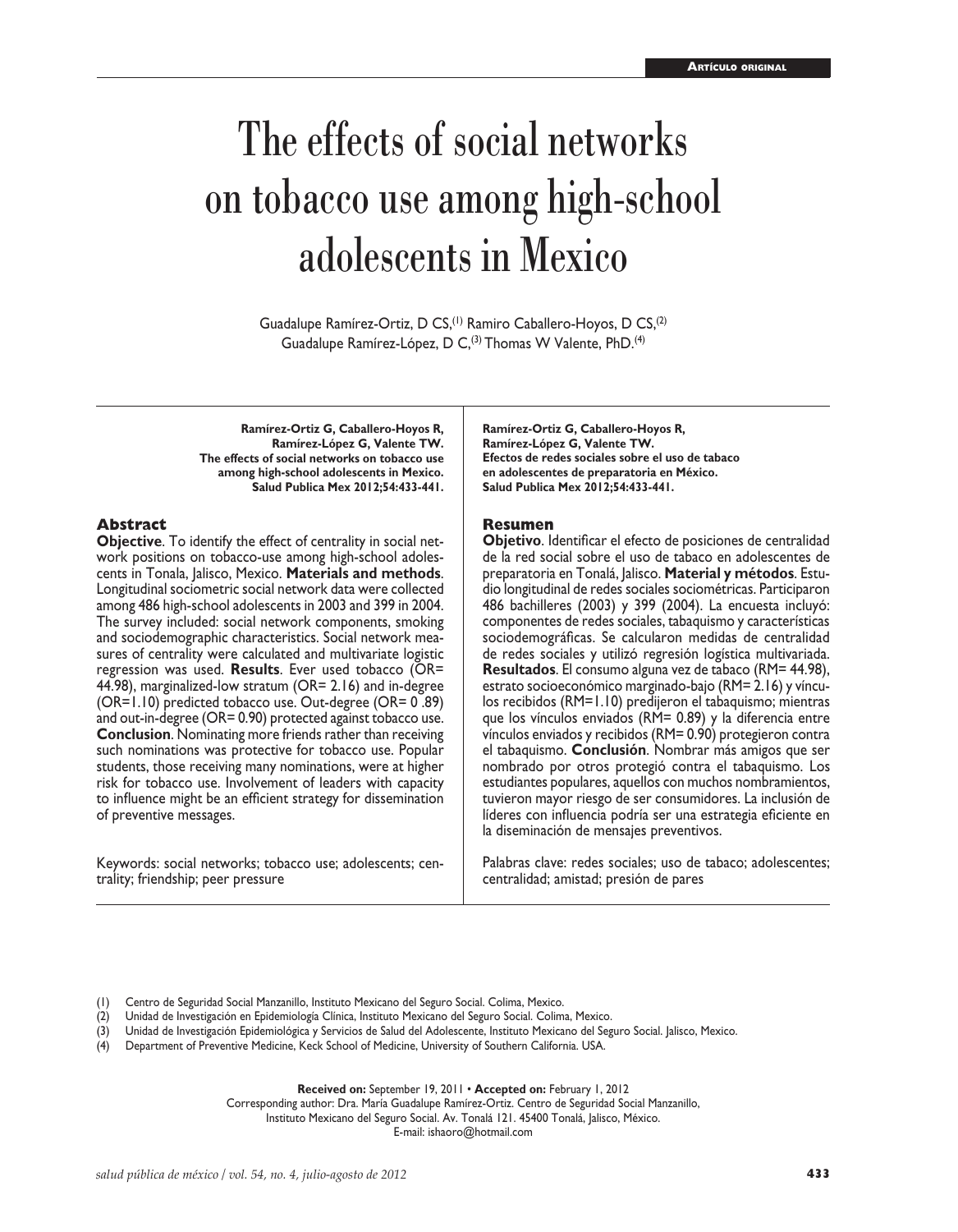Tobacco use is a significant public health problem for<br>adolescents. Among Mexican adults, tobacco use<br>causes man than 60,000 deaths and congrates multiple causes more than 60 000 deaths and generates multiple chronic diseases annually.<sup>1</sup> The National Addictions Survey in Mexico<sup>2</sup> showed that 8.9% of adolescents were active smokers in 2002, and 8.8% in 2008.<sup>3</sup> The Junior and Senior High-School Student Survey in Mexico City reported "ever in your life" tobacco use in boys was 51.1% in 2003 and 47.6% in 2006, while prevalence for girls was 50.1% and 49.4% for the same years. Moreover, "current use" in boys fell from  $23.4\%$  in 2003 to  $19.7\%$ in 2006 and from 22.2% to  $16.4\%$  in girls.<sup>4,5</sup>

An important factor associated with adolescent's smoking is having friends that smoke.<sup>6</sup> To understand factors associated with adolescent tobacco use, socialnetwork methods were used to measure an adolescent's position in the social network. Social network methods can be used to measure social relations and interactions that influence tobacco use.<sup> $7-9$ </sup> Also, it is a useful guide for the development of interventions for prevention and treatment of addictions.10-12 The social network model is based on relationship systems and communications. The basic data for analysis are the links between nodes (or actors). Studies of social network analysis on smoking have been analyzed from two perspectives: 1) social influence from others derived from group interaction<sup>13</sup> or sociometric positions<sup>14</sup> and 2) actor centrality.<sup>15,16</sup> Social influence studies have repeatedly documented that being exposed to smokers increases smoking risk. In addition, studies have shown that tobacco use was higher among students having links with group members, being group members, liaisons,<sup>17,18</sup> dyads,<sup>14</sup> or even being isolated.13,14,19 In one notable 32-year cohort study, smokers were increasingly moved to the periphery of the social network, whereas non-smokers moved to the center.<sup>20</sup>

Perhaps the most common indicator extracted from social network data is centrality. The term "centrality" is restricted to the idea of "central actor". It indicates positions in which actors occupy a prominent place or strategic position in the network.<sup>21</sup> Central people may have a greater influence on the opinions and behaviors of others and at the same time may be influenced by others in the network.<sup>22</sup> In this regard, central people can induce the persuasive influence of other peers by signaling cultural acceptability for the behavior.<sup>10</sup>

Centrality, measured as the frequency a person was named as a peer, has been associated with substance use. Valente<sup>23</sup> reviewed studies on the effect of school-based social networks on substance use and found that use is the result of the interaction

among peers and their degree of centrality.<sup>24</sup> In this interaction, peer influence $24$  and the normative effect of substance-using friends and close relatives were important.<sup>25</sup> Another network study considered two different definitions of centrality: popularity, or the number of friendship nominations received from others (in-degree) and expansiveness, or the number of friendship nominations sent to others (out-degree).<sup>15</sup> The study showed that popular people were more likely to be and to become smokers. $^{16}$  Some studies have found an effect of centrality measurements (indegree, betweenness and Bonachich power centrality) on psychoactive drugs use.<sup>26</sup>

Whether the effect of centrality measurements such as out-in-degree and out-in-closeness may explain this relationship has not been evaluated. The aim of this study was to identify the effect of central positions (inand out-degree, in- and out-closeness, out-in-degree and out-in-closeness) in social networks on current tobacco use among students of a high-school. The findings will provide information for planning strategies for the prevention of tobacco use.

# Material and Methods

*Study design and sample:* A longitudinal study was conducted in order to collect sociometric social network data<sup>21</sup> in one high-school in Tonalá, Jalisco, Mexico. Tonalá is located in the Guadalajara metropolitan area but some semi-urban traits persist and the lowest strata of the social pyramid predominate. Tonalá High-school had a student body of 2,650 students in 2003, and 2,702 in 2004, from first to sixth semester. From June to July 2003, a total of 490 students from first and second semester were invited to participate in the study. Of them, 486 (99.2%) accepted and 399 were followed-up in 2004.

*Procedures:* School officials and students gave their written consent. The project was approved by the Local Health Research Committee at the Mexican Social Security Institute.

## **At the time frame of the study, school regulations prohibited smoking**

A self-administered questionnaire was applied at baseline (June 2003) and approximately one year later (May 2004).

*Variables:* Tobacco use was measured with the following questions: have you ever smoked? (yes/no) and do you smoke currently? (yes/no).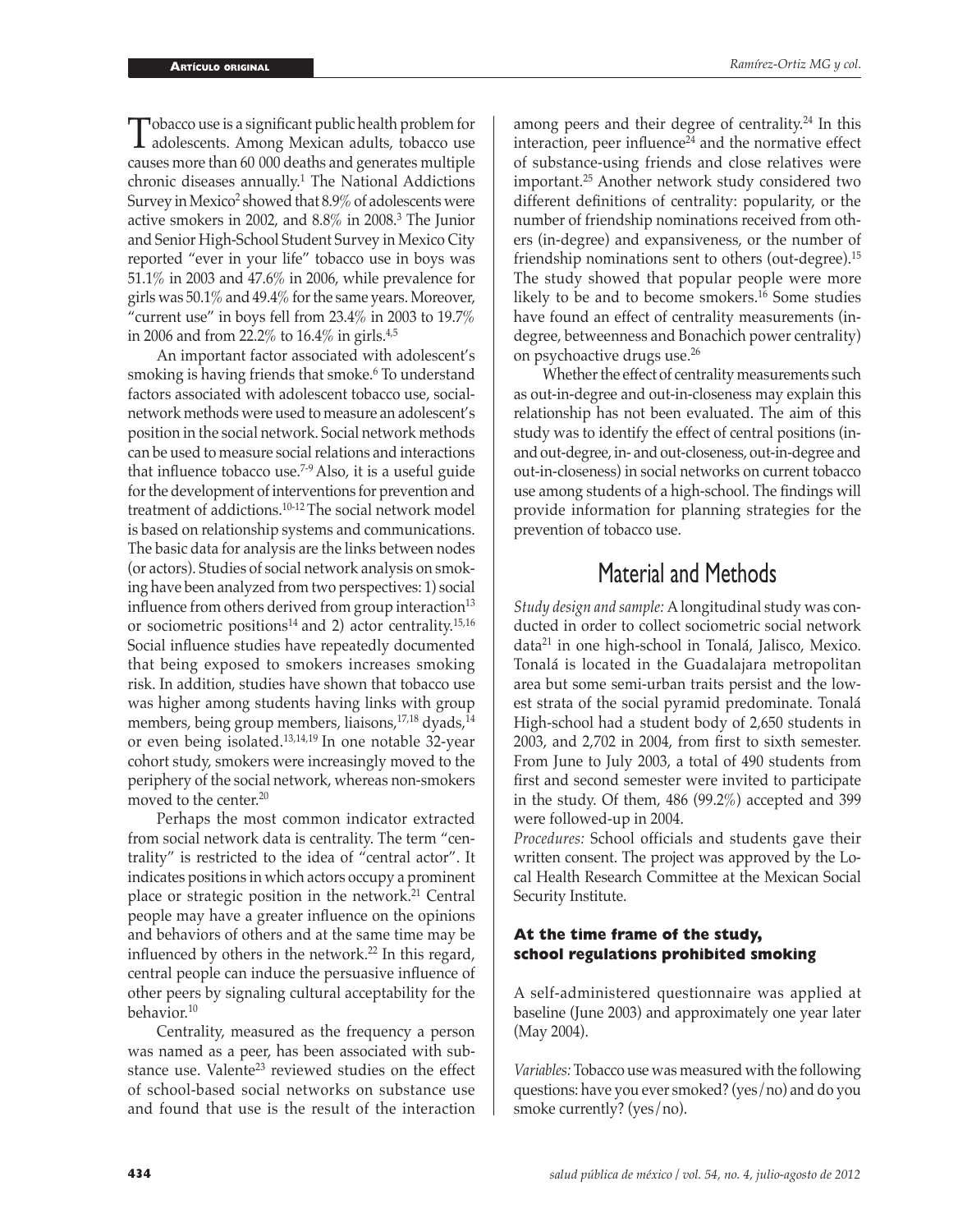Social network data were collected by asking for the name and sex of each person's six best friends in the school, and communication frequency according to the Pearson and Michell<sup>13</sup> format. Social network indicators included:

*Density (D):* number of links in the total networks, expressed as a proportion of the maximum number of possible relationships within the networks. Density formula is *l/n (n-1)/2* where *n* is the number of nodes (students) and *l* the number of lines present.<sup>21</sup>

*Subgroup density:* proportion of connections between actors of an asymmetric valued matrix that share an attribute.<sup>27</sup>

Centrality measurements proposed by Freeman<sup>28</sup> and Valente<sup>29</sup> were calculated and included in-degree, out-degree, in-closeness and out-closeness. Also, two variables of difference were generated: out-in-degree (difference between out-degree and in-degree) and out-in-closeness (difference between out-closeness and in-closeness). Measurement's definitions are described in Table I.

Peer pressure was defined as the subjective experience of feeling encouraged by people of one's own age to do certain things regardless of whether one wants to do them.<sup>30</sup> The measure included 11 items with a 5-point scale ranging from "strongly disagree" to "strongly agree".

# **Socioeconomic stratum was evaluated according to Basic Geostatistical Areas**

*Statistical Analysis:* Social network structure analysis was performed using NetMiner II 2.4.0.\* Chi-square tests were calculated to evaluate prevalence changes

\* Cyram NetMiner II: Software for network analysis 2.4.0. Seoul: Cyram Co, Ltd., 2004.

| Table I |                                |  |  |  |  |  |
|---------|--------------------------------|--|--|--|--|--|
|         | <b>CENTRALITY MEASUREMENTS</b> |  |  |  |  |  |

| Undirected measurement                                                                                                                                                                                                                      | Directed measurement                                                                                                                                                                                                                                                                                                                                                                                      |  |  |  |  |  |
|---------------------------------------------------------------------------------------------------------------------------------------------------------------------------------------------------------------------------------------------|-----------------------------------------------------------------------------------------------------------------------------------------------------------------------------------------------------------------------------------------------------------------------------------------------------------------------------------------------------------------------------------------------------------|--|--|--|--|--|
| Degree<br>Is characterized as a local centrality measure<br>because it can be calculated without reference<br>to the overall structure of the network.<br>Is the number of links to- and from a person.<br>Measures communication activity. | In-degree<br>Number of ties a person receives. Identifies opinion leaders in social networks and popularity in<br>friendship networks. Indicates influence as that is who might try to influence a person. Useful to<br>measure social integration.<br>People with a high value can be recruited to establish a critical mass in favor of a new behavior<br>because they are role models for many people. |  |  |  |  |  |
|                                                                                                                                                                                                                                             | Out-degree<br>Number of ties sent to others. Represents selection as it indicates whom they select as friends and<br>measures a person's socialness or sociality.                                                                                                                                                                                                                                         |  |  |  |  |  |
|                                                                                                                                                                                                                                             | Out-in-degree*<br>Difference between out-degree and in-degree. A high value represents a person that has more<br>connections to friends than receiving these connections from friends. Indicates a person who is more<br>sociable than popular.                                                                                                                                                           |  |  |  |  |  |
| Closeness<br>Measures the average distance a node is from<br>all other nodes in the network.<br>Someone who is closer to everyone else, on<br>average, is in a central position.<br>Measures the independency or efficiency of              | In-closeness<br>Measures the links directed to a person. Is the shortest path that friends go through to reach a<br>specific friend. The highest value represents a person that others can reach in the fewest number<br>of steps to him/her. People with a high value can be recruited to ensure diffusion spreads to the<br>maximum number of people.                                                   |  |  |  |  |  |
| communication.                                                                                                                                                                                                                              | Out-closeness<br>Is the shortest path an actor goes through to reach his or her friends. The highest out-closeness is<br>the person who can reach others in the fewest number of steps.                                                                                                                                                                                                                   |  |  |  |  |  |
|                                                                                                                                                                                                                                             | Out-in-closeness*<br>Difference between out-closeness and in-closeness. Is an actor closer to his/her friends than these<br>are to the actor.<br>A high value represents a person that is closer to their friends than they with him.                                                                                                                                                                     |  |  |  |  |  |
| Adapted from Freeman L, 1979 <sup>28</sup> & Valente TW, 2010 <sup>29</sup><br>* Variables were generated for the present study                                                                                                             |                                                                                                                                                                                                                                                                                                                                                                                                           |  |  |  |  |  |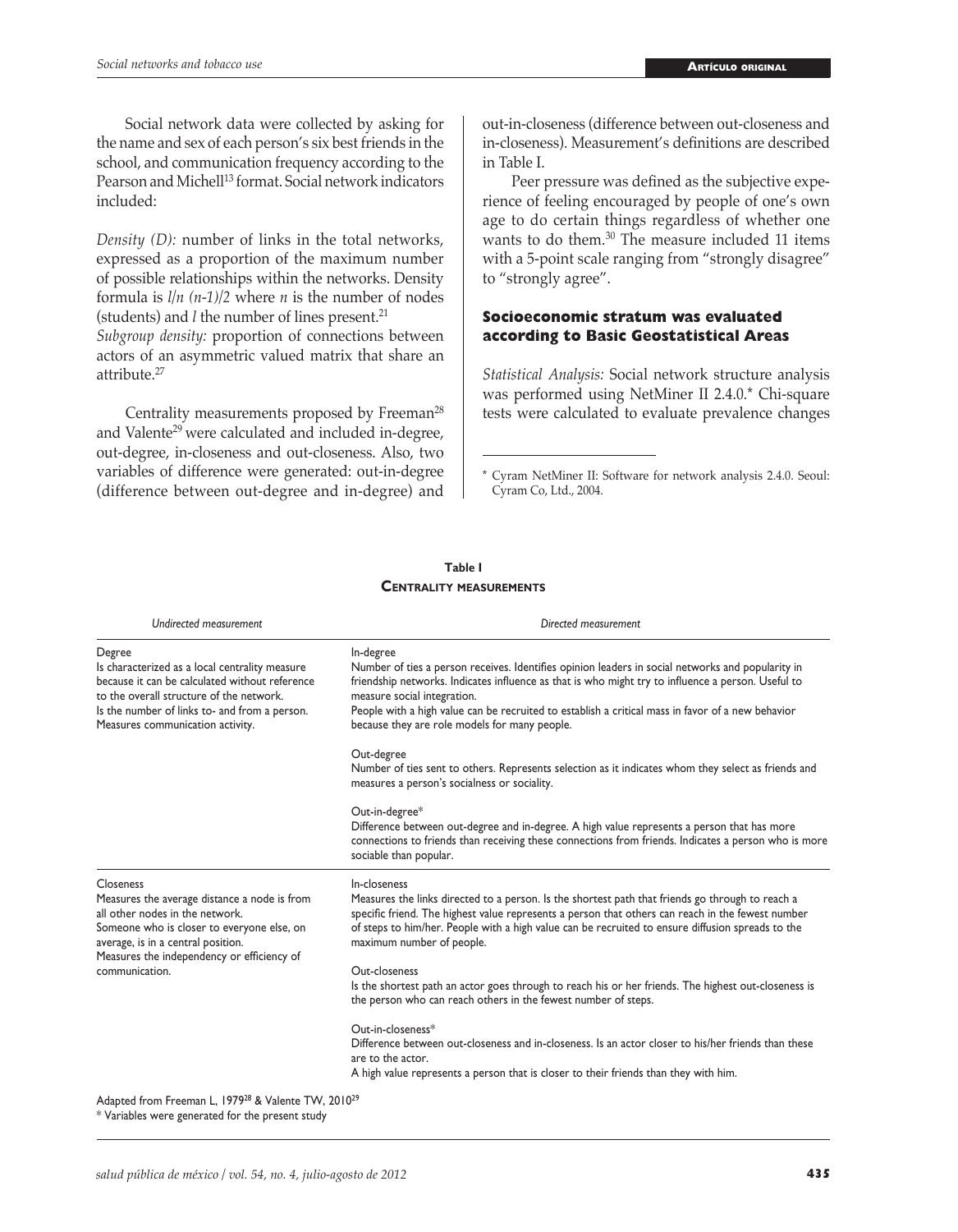and logistic regression to evaluate associations. The dependent variable was current tobacco use in 2004 and the independent variables were the centrality measurements in 2003 (in-degree, out-degree, in-closeness, out-closeness, out-in-degree and out-in-closeness), peer pressure in 2003, ever tobacco use, occupation, age in 2003, socioeconomic stratum, and sex. A Hosmer-Lemeshow test was used to evaluate goodness-of-fit. Multicollinearity was not observed (variance inflation factor < 2.0 in both models). Statistical analyses were performed with SPSS 15.0 and Stata 9.0.

# Results

At baseline (2003), 486 (of 490, 99.2%) freshmen highschool students participated in the study. The baseline refusal rate was less than 1.0%. After one-year (2004), 399 (of 486, 82.1%) students were followedup. Attrition was due to students exclusion due to failing grades or school absenteeism (78 or 89.6%), and voluntary withdrawal from school (9 or 10.3%).

There were no attrition differences by sex and socioeconomic level in the follow-up; however, greater attrition was observed in students working and studying (31.0%) in comparison with those that remained in the study (21.2%, *p*= 0.036). There was greater baseline ever tobacco use (63.5%) among those lost to follow-up than those who remained in the study (46.4%, *p*= 0.003). In-degree of those who withdrew from the study was lower (7.29), than among those who remained (8.60, *p*= 0.025).

The mean age at baseline was 15.7 years (15-19 years), whereas for the follow-up, it was 16.6 years (15-19 years). The increase of students working and studying was 15.1% (*p* < 0.010).

Current tobacco use was 9.5% at baseline and 13.8% at follow-up, an increase of 4.3 percentage points (*p*= 0.029). Tobacco ever use was 49.4% at baseline, 49.9% at follow-up (0.5 percentage points increase, not statistically significant).

Changes in current tobacco use by socio-demographic variables during follow-up are shown in Table II.

Overall network density means increased from  $0.011 \pm 0.14$  to  $0.015 \pm 0.16$  (in 2004), indicating that 1.1% of all possible connections among network members existed during the first year, and 1.5% in the second. Table III reports sub-group density rates in 2003 and 2004 indicating that densities were greater within homogeneous groups (smokers or nonsmokers only) than among heterogeneous groups (smokers-nonsmokers and nonsmokers-smokers). The differences of density among smokers and nonsmokers in both years were statistically significant.

Peer pressure was higher among smokers both years. At one year of follow-up there was a reduction of 5.37 among non-smokers (*p*< 0.001). Smokers had a lower out-degree in comparison with non-smokers at baseline, however at year two it was the opposite (*p*= 0.014) and an increase of 0.63 was found among nonsmokers (*p*= 0.013). Smokers had a higher in-degree in comparison with non-smokers at baseline; this was the opposite in the second year (*p*= 0.018) with a 0.78 among non-smokers (*p*= 0.013).

Non-smokers had a higher out-closeness in both measurements; only in 2003 there was a difference (*p* < 0.001). At follow-up there was an increase of 2.57

|                       |              | Tobacco use     | Difference |             |           |         |  |
|-----------------------|--------------|-----------------|------------|-------------|-----------|---------|--|
| Variables             | 2003         | $(N = 486)$     | 2004       | $(N = 399)$ | over time |         |  |
|                       | $\mathsf{n}$ | %               | n          | %           | %         | P value |  |
| Sex                   |              |                 |            |             |           |         |  |
| Male                  | 25           | $12*$           | 22         | 3           | $+$       | 0.455   |  |
| Female                | 21           | $\overline{ }$  | 33         | 4           | $+7$      | 0.011   |  |
| Occupation            |              |                 |            |             |           |         |  |
| Works and studies     | 15           | 3               | 32         | $21*$       | $+8$      | 0.072   |  |
| Only studies          | 31           | 8               | 23         | 9           | $+1$      | 0.407   |  |
| Socioeconomic Stratum |              |                 |            |             |           |         |  |
| Margininalized-Low    | 33           | $\overline{10}$ | 32         | $  $ *      | $+1$      | 0.487   |  |
| Middle                | 3            | 9               | 23         | 9           | $+10$     | 0.016   |  |

**Table II Change in current tobacco use by socio-demographic variables, 2003-2004**

\* *p* value < 0.05, Chi-square test of differences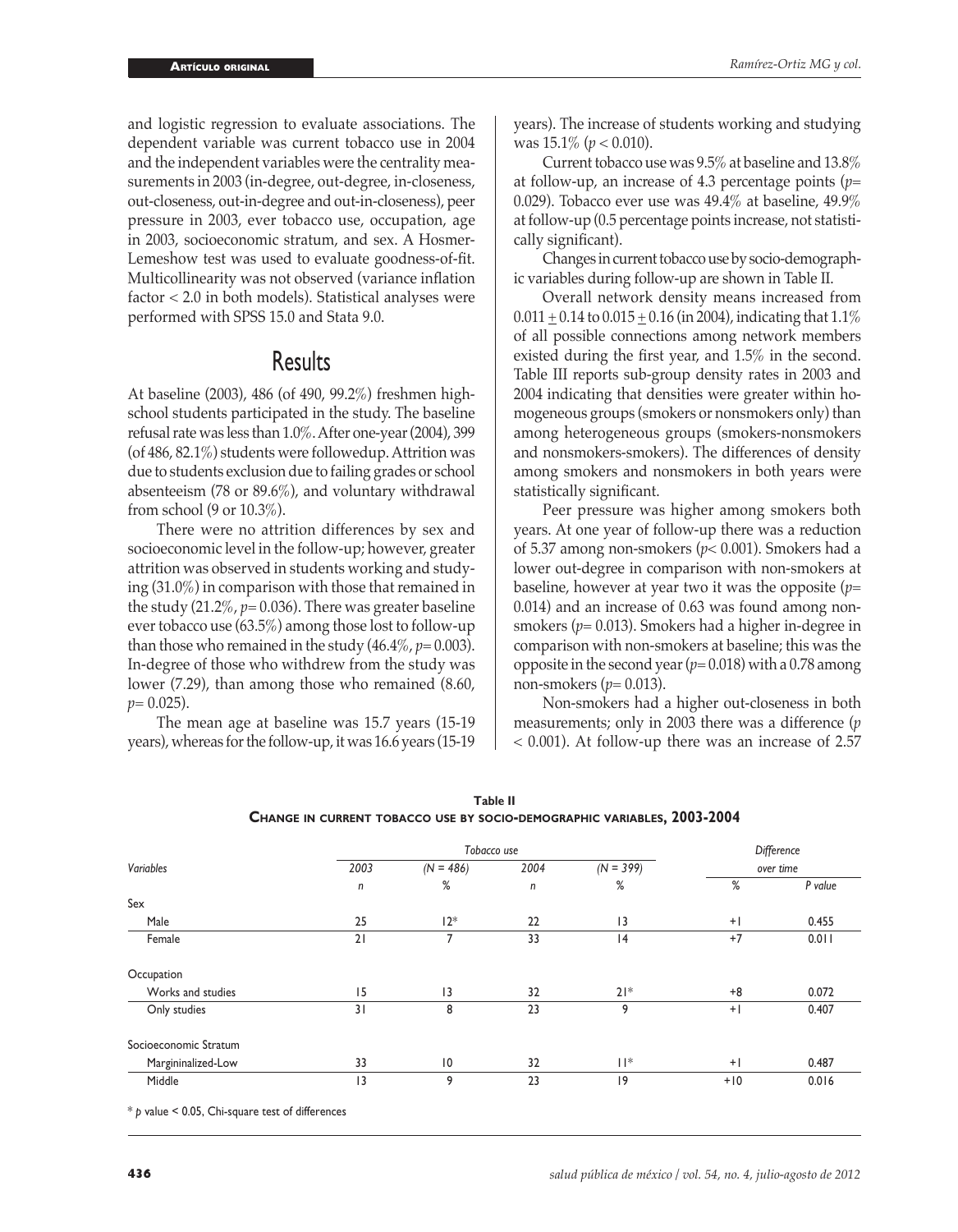among smokers (*p*= 0.021). In-closeness was higher in non-smokers in both measurements with an increase of 2.46 at follow-up ( $p=$  0.001). At baseline the out-indegree was lower among smokers (*p*= 0.005). However, at follow-up it was higher, with an increase of 3.96 (*p*= 0.011). At both times non-smokers had higher out-incloseness with a reduction of 1.96 in average (*p*= 0.016) (Table IV).

Models of centrality positions associated with current tobacco use are shown in Table V. In the first model, in-degree, out-degree, in-closeness and outcloseness were evaluated. Tobacco ever use in 2003 and

**Table III Tobacco use subgroup densities by year**

| Current tobacco use           | Current tobacco use |                  |         |                  |          |         |  |  |
|-------------------------------|---------------------|------------------|---------|------------------|----------|---------|--|--|
|                               |                     | $2003 (N = 486)$ |         | $2004 (N = 399)$ |          |         |  |  |
|                               | No                  | Yes              | P value | No               | Yes      | P value |  |  |
|                               | $N = 440$           | $N = 46$         |         | $N = 344$        | $N = 55$ |         |  |  |
| No                            | 0.012               | 0.011            | 0.027   | 0.016            | 0.009    | 0.001   |  |  |
| Yes                           | 0.008               | 0.015            |         | 0.010            | 0.036    |         |  |  |
| N: Number of nodes (students) |                     |                  |         |                  |          |         |  |  |

*p* value: Chi-square permutation test

|                                  |     | TO CURRENT TOBACCO USE, 2003-2004 |             |       |         |             |       |                    |       |       |
|----------------------------------|-----|-----------------------------------|-------------|-------|---------|-------------|-------|--------------------|-------|-------|
|                                  |     | 2003                              |             |       | 2004    |             |       | <b>Differences</b> |       |       |
|                                  |     |                                   | $(N = 486)$ |       |         | $(N = 399)$ |       | $(N = 379)^{s}$    |       |       |
| Variables                        |     | χ                                 | S.D.        | P*    | χ       | S.D.        | $P^*$ | χ                  | S.D.  | P‡    |
| Social influence perception      |     |                                   |             |       |         |             |       |                    |       |       |
| Peer pressure                    | Yes | 29.89                             | 5.39        | 0.469 | 26.26   | 8.20        | 0.041 | $-1.52$            | 11.28 | 0.563 |
| No                               |     | 29.30                             | 5.18        |       | 23.78   | 8.00        |       | $-5.37$            | 9.70  | 0.000 |
| Centrality positions differences |     |                                   |             |       |         |             |       |                    |       |       |
| Out-degree                       | Yes | 7.74                              | 5.06        | 0.264 | 7.72    | 3.66        | 0.014 | $-1.40$            | 5.84  | 0.337 |
| <b>No</b>                        |     | 8.46                              | 3.67        |       | 9.25    | 4.25        |       | $+0.63$            | 4.51  | 0.013 |
| In-degree                        | Yes | 9.68                              | 5.65        | 0.074 | 7.55    | 4.19        | 0.018 | $-2.56$            | 5.32  | 0.064 |
| No                               |     | 8.28                              | 4.48        |       | 9.27    | 5.04        |       | $+0.78$            | 5.66  | 0.013 |
| Out-closeness                    | Yes | 6.41                              | 3.70        | 0.000 | 7.93    | 4.24        | 0.074 | $+2.57$            | 4.15  | 0.021 |
| <b>No</b>                        |     | 9.24                              | 4.66        |       | 9.77    | 7.32        |       | $+0.49$            | 7.63  | 0.246 |
| In-closeness                     | Yes | 10.77                             | 8.17        | 0.677 | 13.70   | 8.44        | 0.875 | $+2.19$            | 11.38 | 0.438 |
| <b>No</b>                        |     | 11.38                             | 9.04        |       | 13.95   | 11.14       |       | $+2.46$            | 12.81 | 0.001 |
| Out-in-degree                    | Yes | $-1.94$                           | 4.65        | 0.005 | 0.17    | 3.83        | 0.761 | $+3.96$            | 5.72  | 0.011 |
| <b>No</b>                        |     | 0.17                              | 4.39        |       | $-0.03$ | 4.49        |       | $-0.15$            | 5.23  | 0.592 |
| Out- in-closeness                | Yes | $-4.34$                           | 6.65        | 0.159 | $-5.78$ | 7.97        | 0.353 | $+0.37$            | 9.32  | 0.871 |
| <b>No</b>                        |     | $-2.15$                           | 9.37        |       | $-4.18$ | 12.08       |       | $-1.96$            | 14.52 | 0.016 |

**Table IV Change in the time of peer pressure perception and centrality positions according**

\* Independent-samples *t* test ‡ Paired-samples *t* test according to current tobacco use category (yes/no)

§ Analysis excluded those adolescents who initiated smoking or quitted smoking in 2004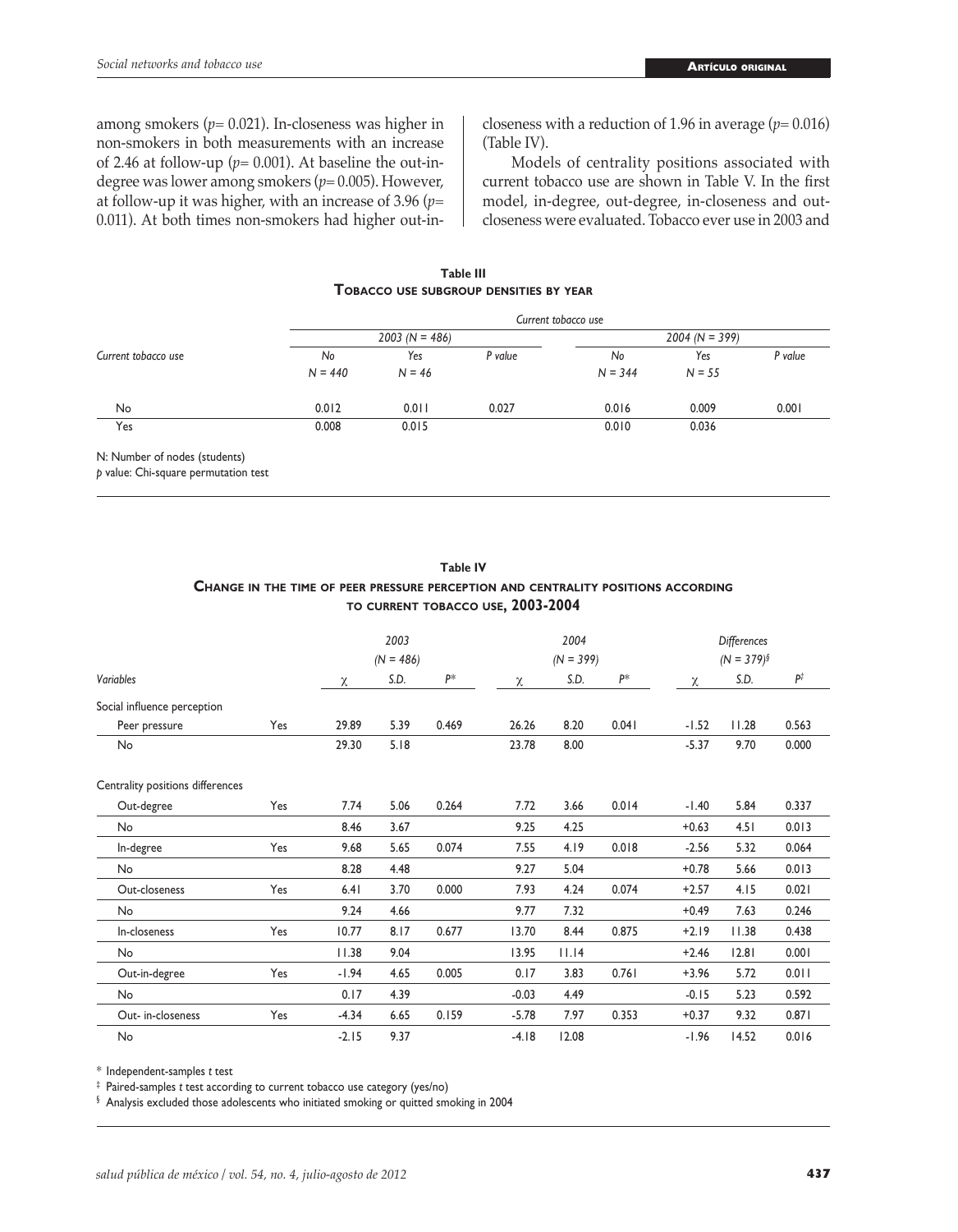| Prediction factors           |       |                | Model 1                  |                           |                          | Model 2                   |
|------------------------------|-------|----------------|--------------------------|---------------------------|--------------------------|---------------------------|
|                              | OR*   | CI 95%         | AOR <sup>‡</sup>         | CI 95%                    | AOR <sup>‡</sup>         | CI 95%                    |
| Tobacco ever used 2003       |       |                |                          |                           |                          |                           |
| No <sup>§</sup>              | 1.00  |                | 1.00                     |                           | 1.00                     |                           |
| Yes                          | 27.49 | 8.42, 89.83#   | 42.55                    | 9.83, 184.21#             | 44.98                    | 10.43, 194.16#            |
| Social influence perception: |       |                |                          |                           |                          |                           |
| Peer pressure 2003           | 1.01  | 0.95, 1.06     | 0.98                     | 0.91, 1.05                | 0.98                     | 0.91, 1.05                |
| Centrality positions :       |       |                |                          |                           |                          |                           |
| Out-degree 2003              | 0.94  | 0.86, 1.02     | 0.89                     | $0.80, 0.99$ <sup>#</sup> | $\equiv$                 | $\overline{\phantom{0}}$  |
| In-degree 2003               | 1.06  | 1.00, 1.13     | 1.10                     | 1.01, 1.19#               | $\overline{\phantom{0}}$ | $\overline{\phantom{a}}$  |
| Out-closeness 2003           | 0.88  | $0.88, 0.95$ # | 0.94                     | 0.86, 1.03                | $\overline{\phantom{0}}$ | $\overline{\phantom{a}}$  |
| In-closeness 2003            | 0.99  | 0.95, 1.03     | 0.99                     | 0.95, 1.04                | $\overline{a}$           | $\overline{\phantom{0}}$  |
| Out-in-degree 2003           | 0.89  | 0.84, 0.97#    | $\overline{\phantom{0}}$ | $\overline{\phantom{a}}$  | 0.90                     | $0.83, 0.97$ <sup>#</sup> |
| Out-in-closeness 2003        | 0.98  | 0.95, 1.01     | $\overline{\phantom{0}}$ | $\overline{\phantom{m}}$  | 1.00                     | 0.96, 1.04                |
| Sociodemographics:           |       |                |                          |                           |                          |                           |
| Age 2003                     | 1.30  | 0.90, 1.87     | 1.05                     | 0.66, 1.66                | 1.05                     | 0.66, 1.66                |
| Sex                          |       |                |                          |                           |                          |                           |
| Female§                      | 1.00  |                | 1.00                     |                           | 1.00                     |                           |
| Male                         | 0.95  | 0.54, 1.70     | 1.81                     | 0.81, 4.05                | 2.12                     | 0.97, 4.60                |
| Occupation 2003              |       |                |                          |                           |                          |                           |
| Only studies <sup>§</sup>    | 1.00  |                | 1.00                     |                           | 1.00                     |                           |
| Works and studies            | 0.68  | 0.35, 1.29     | 1.26                     | 0.55, 2.90                | 1.18                     | 0.52, 2.69                |
| Socioeconomic Stratum        |       |                |                          |                           |                          |                           |
| Middle <sup>§</sup>          | 1.00  |                | 1.00                     |                           | 1.00                     |                           |
| Marginalized-Low             | 1.62  | 0.90, 2.91     | 2.01                     | 0.95, 4.25                | 2.16                     | $1.04, 4.48$ <sup>#</sup> |

**Table V Factors associated with current tobacco use at follow-up**

Hosmer & Lemeshow Adjustment Likelihood Test =7.65;  $p = 0.47 \chi^2 = 9.64$ ;  $p = 0.29$ 

\* OR= Crude odds ratio

‡ AOR= Adjusted odds ratio

§ Reference category

# *p* value < 0.05

in-degree were associated with current tobacco use in 2004 (OR= 42.55 and OR= 1.10, respectively). In contrast, out-degree was a protective factor for current tobacco use in 2004 (OR= 0.89). In the second model, out-in-degree and out-in-closeness were evaluated. Variables associated with tobacco use in 2004 were: tobacco ever use in 2003 (OR= 44.98), marginalized-low stratum (OR= 2.16) and out-in-degree  $(OR = 0.90)$ .

# **Discussion**

Having more nominations to peers (out-in-degree) rather than receipt of these nominations was a protective factor for tobacco use. In addition, simply as naming a high number peers (out-degree) was also protective for tobacco use. On the other hand, being named by peers (in-degree) was a risk factor to becoming a smoker. The protective effects of naming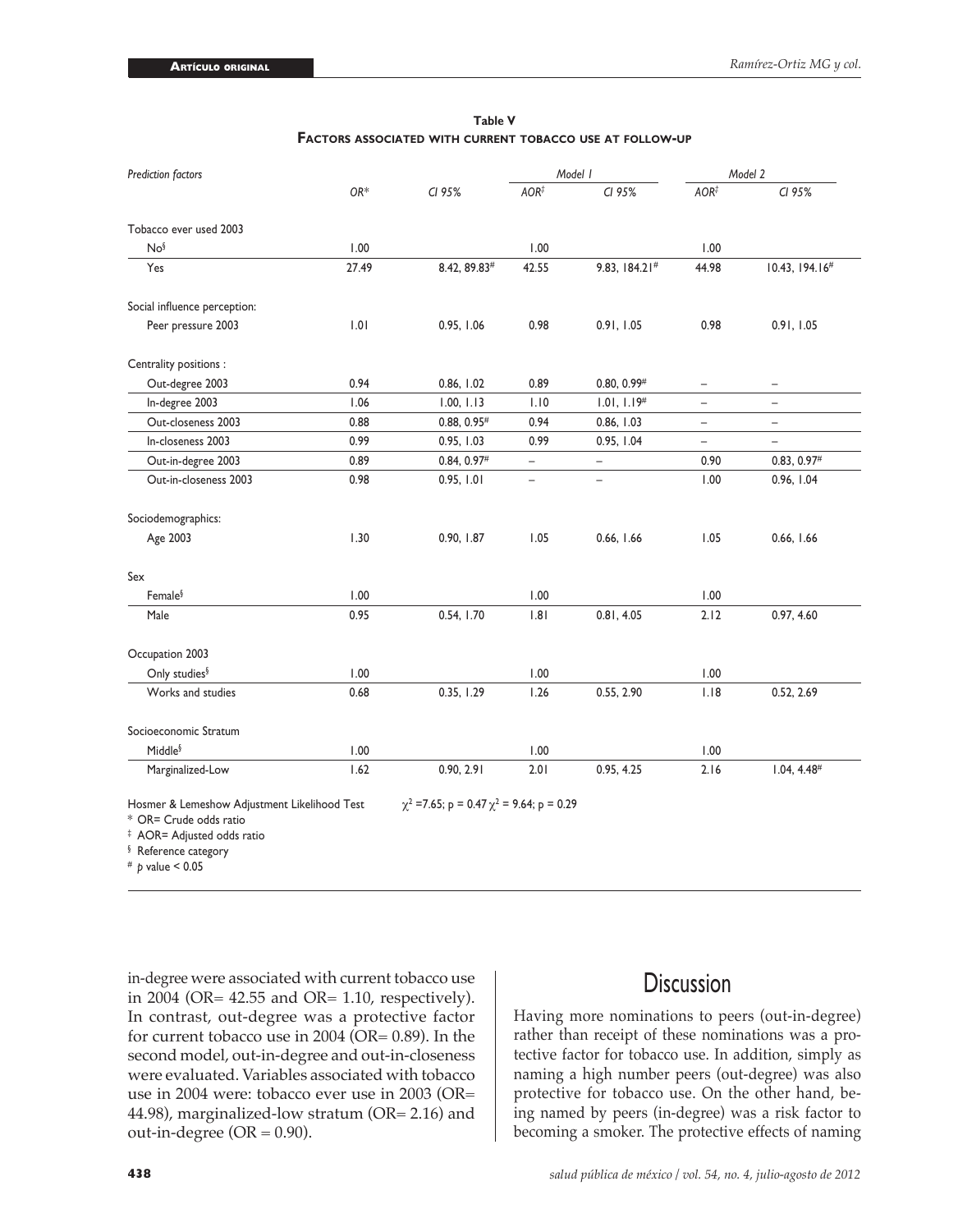peers indicates that being integrated into school-based friendship networks at this developmental stage has benefits for avoiding risky behavior. Conversely, the positive in-degree association indicates that popular students have a greater probability of becoming smokers. This indicates that current tobacco use is popular; therefore, widespread use is expected in this student social network in the future.

Results for out-in-degree related to tobacco consumption have not been reported before, and indicate that the difference between naming friends and being named may be an important indicator for social position that has an influence on risk behavior.

Our results about in-degree related to tobacco use are similar to findings reported by others.15,16 Valente and others found that students who were popular in the sixth and seventh grades in the US had greater probability of becoming smokers than less popular ones. Moreover, popular students at schools with high tobacco-use prevalence were more at risk to smoke; this indicates that tobacco use can be attributable to the students' position in the network structure to the extent that position indicates the person's power and susceptibility of being influenced, $15,16$  or the process of selecting peers with attributes similar to oneself.<sup>31</sup> In this regard, a popular person is one who receives connections or friendship nominations and is a vertex of high in-degree.32,33 In a cohort study, smokers moved to the network periphery perhaps due to the advent of public health campaigns against tobacco consumption and rise in anti-tobacco norms.34 Using networks sociometric positions, smoking was higher among dyads and isolates and it was lower among highercategories of popularity. Maybe, in these instances, cohesive groups applied peer pressure in the opposite direction to enforce non-smoking behavior.<sup>14</sup>

Our results about marginalized-low stratum related to tobacco use are similar to others. These studies demonstrated differential tobacco consumption according to socioeconomic strata, with a significant association with the consuming peer's normative influence.35,36

Subgroup density results show that there are subgroups of smokers and nonsmokers within the student network, allowing for the hypothesis that greater cohesion among current tobacco consumers over time suggests that dense social ties can reinforce the use norm over time.26 This hypothesis also suggests an interaction context in which mutual influence may occur that favors use<sup>6</sup> leading to the formation of subcultures in which tobacco use is a part of their identity. This may influence adolescents in the group to have access to cigarettes, to approve use, and to have mutual emotional support, not unlike that which occurs with other substances.<sup>26,37</sup> The subculture may also contribute to the development of other risk behaviors.38

Ever tobacco use predicted a greater risk of current tobacco use. Ever users were more likely to be lost to followup. It is possible that a higher current tobacco use in the follow-up measurement might have increased the associations we find between current tobacco use and centrality since in-degree was also associated with loss to follow-up. Current tobacco-use prevalence in this study was greater than national prevalence<sup> $2,3$ </sup> and less than current-use prevalence among Mexico City highschool students<sup>4,5</sup> which can be explained to the fact that use is greater among youth in contexts of greater urban development.

*Limitations:* attrition was caused mainly by student dropouts, which was not possible to control. Also, it was not practical to follow-up adolescents who did not remain in the study, since they were no longer exposed to the student network. Attrition in the follow-up is accompanied by differences in in-degree and tobaccoever-used participants who remained in the study and those who did not, which may cause a selection bias.<sup>39</sup> Also, smoking, in our study, was defined as current tobacco use, while others consider it as smoking at least one cigarette every day in the past 30 days. In our case, as stated by others, we considered that any use is abuse.<sup>40</sup>

The findings of this study describe the formal student network structure that could be complemented by exploring the possible influence of networks outside the school such as the family, $41,42$  and neighborhood friends.34,43,44 It would also be worthwhile to analyze the formation of subgroups by use patterns: light smoker, moderate smoker, and heavy smoker.<sup>2</sup>

Naming more friends was protective for use whereas being named as a friend increased use indicating that smoking may become a shared norm and spread throughout the entire student network over time. Therefore, educational and health promotion programs should prevent initiation into tobacco use and look for strategies to stop the spread of the normative tobacco-use culture. To stop and prevent tobacco use effectively, popular tobacco-consuming students should be convinced and integrated so they will support antismoking norms just as programs need to create a cultural climate where smoking is not perceived as something desirable.<sup>14</sup>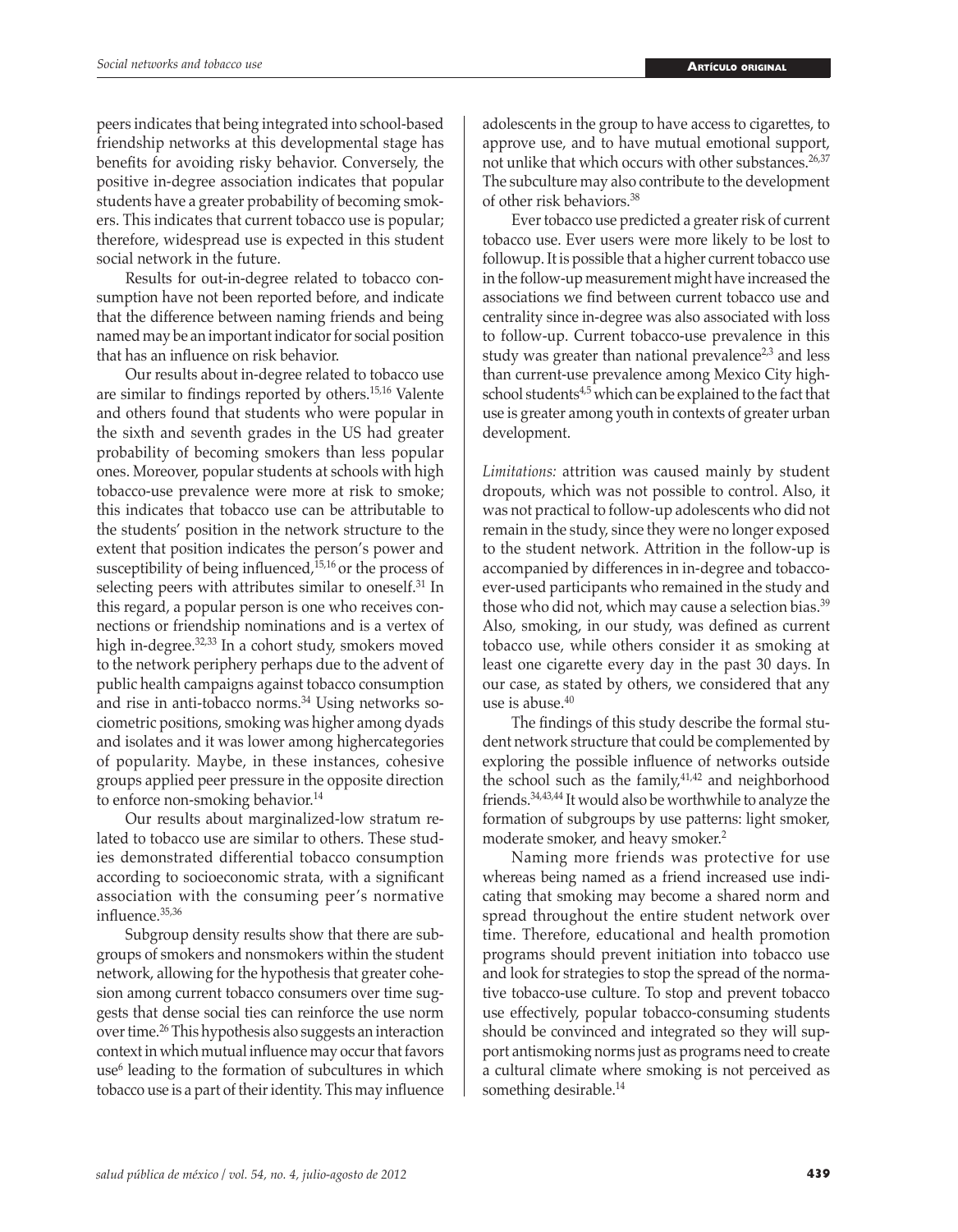Although our results show that popular students have a higher probability of smoking, this position has been used in interventions to reduce tobacco consumption. Opinion leaders are selected based on in-degree position because they have a prominent position in social networks structure, and may influence towards healthy behaviors.<sup>29</sup> In these interventions opinion leaders are trained to direct educative interventions at the informal interactions with their peers.10-12 Also, recently approved Mexican regulations restrict tobacco use in public places, and favor non-smoking promotion in schools, which we hope will contribute to a more effective control.

### **Acknowledgments**

This study was supported by grant IMSS-FP-2003/148. We thank authorities, students and teachers at Tonalá High-school of University of Guadalajara.

*Declaration of conflict of interests: The authors declare that they have no conflict of interests.*

## **References**

1. Kuri-Morales PA, González-Roldán FJ, Hoy MJ, Cortés-Ramírez M. Epidemiología del tabaquismo en México. Salud Publica Mex 2006;48:91-98. 2. Secretaría de Salud. Instituto Nacional de Estadística Geografía e Informática (SS/INEGI). Encuesta Nacional de Adicciones 2002. Aguascalientes: SS/INEGI, 2004.

3. Secretaría de Salud. Instituto Nacional de Salud Pública (SS/INSP). Encuesta Nacional de Adicciones 2008. Cuernavaca, Morelos: SS/INSP, 2009. 4. Villatoro J, Medina-Mora ME, Fleiz C, Amador NG, Bérmdez P. La encuesta de estudiantes de enseñanza media y media superior de la Ciudad de México: Noviembre 2003. Prevalencias y evolución del consumo de drogas. Salud Mental 2005;28:38-51.

5. Villatoro J, Gutiérrez M, Nieves M. Encuesta de estudiantes de la Ciudad de México 2006. Prevalencias y evolución del consumo de drogas. Salud Mental 2009;32:287-297.

6. Center for Disease Control and Prevention. Youth tobacco surveillance United States 2000. MMWR Morb Mortal Wkly Rep 2001; 50: 1-84. 7. Hoffman BR, Sussman S, Unger JB, Valente WT. Peer Influences on

Adolescent Cigarette Smoking: A Theoretical Review of the Literature. Substance Use & Misuse 2006;41:103-155.

8. Luke DA, Harris JK. Network Analysis in Public Health: History, Methods, and Applications. Annu Rev Public Health 2007;28:69-93.

9. Smith KP, Cristakis NA. Social networks and health. Annu Rev Sociol 2008; 34:405-429.

10. Valente TW, Hoffman BR, Ritt-Olson A, Lichtman K, Johnson A. Effects of a social networks method for group assignment strategies on peer-led tobacco prevention programs in schools. Am J Public Health 2003;93:1837-1843.

11. Audrey S, Cordall K, Moore L, Cohen D, Campbell R. The development and implementation of a peer-led intervention to prevent smoking among secondary school students using their established social networks. Health Educ J 2004;63:266-284.

12. Campbell R, Starker F, Holliday J, Audrey S, Bloor M, Parry-Landgon N, *et al*. An informal school-based peer-led intervention for smoking prevention in adolescence (ASSIST): a cluster randomized trial. Lancet 2008;371:1595-1602.

13. Pearson M, Michelle L. Smoke rings: social networks analysis of friends groups, smoking and drug-taking. Drugs Educ Prev 2000;7:21-37. 14. Pearson M, Sweeting H, West P, Young R, Gordon J, Turner K. Adolescent substance use in different social and peer contexts: A social network analysis. Drugs: education, prevention and policy 2006;13:519-536. 15. Valente TW, Unger JB, Johnson A. Do popular student smoke? The association between popularity and smoking among middle school students. J Adolesc Health 2005;37:323-329.

16. Alexander C, Piazza M, Mekos D, Valente T. Peer, school, and adolescent cigarette smoking. J Adolesc Health 2001;29:23-30.

17. Fang X, Li X, Stanton B, Dong Q. Social networks position and smoking experimentations among Chinese adolescents. Am J Health Behav 2003;27:257-267.

18. Henry DV, Kobus K. Early adolescent social networks and substance use. J Early Adolescence 2007;23:346-362.

19. Ennett ST, Bauman KE. Peer group structure and adolescent cigarette smoking: A social networks analysis. | Health Soc Behav 1993;34:226-236. 20. Christakis NA, Fowler JH. The collective dynamics of smoking in a large social network. N Engl J Med 2008;358:2249-2258.

21. Scott J, ed. Social networks analysis. A Handbook. Second ed. London: Sage Publications, 2000.

22. Valente TW, Davis RL. Accelerating the diffusion of innovations using opinion leaders. Ann Am Acad Polit Soc Sci 1999;566:55-67.

23. Valente TW. Social networks influences on adolescent substance use: An introduction. Connections 2003;25:11-16.

24. Malcon Mc, Menezes B, Maia S, Chatkin M, Victora CG. Prevalência e factore de risco para tabagismo em adolescentes na América do Soul: uma revisão sistemática da literatura. Pan Am J Public Health 2003;13:222-228.

25. Urquieta J, Hernández-Ávila M, Hernández B. El consumo de tabaco y alcohol en jóvenes de zonas urbanas marginadas de México. Un análisis de decisiones relacionadas. Salud Publica Mex 2006;48:30-40.

26. Ennett ST, Bauman KE, Hussong A, Fairs R, Foshee VA, Cai L. The peer context of adolescent substance use: Findings from social networks analysis. J Res Adolesc 2006;16:159-186.

27. McPherson M, Smith-Lovin L, Cook JM. Birds of a feather: Homophily in social networks. Annu Rev Sociol 2001;27:415-444.

28. Freeman L. Centrality in social networks. Conceptual clarification. Social Networks 1979;1:215-239.

29. Valente TW. Social networks and health: Models, methods and applications. New York: Oxford University Press, 2010.

30. Santor DA, Messervey D, Kusumarca V. Measuring peer pressure, popularity, and conformity in adolescent boys and girls: predicting school performance, sexual attitudes, and substance abuse. J Youth Adolescence 2000;29:163-182.

31. Hall JA, Valente TW. Adolescent smoking networks; the effects of influence and selection on future smoking. Addict Behav 2007;32:3054-3059. 32. Jansson I. Popularity structure in friendship networks. Soc Networks 1999;21:339-359.

33. Dingues MM, Oetting ER. Similarity in drug use patterns between adolescents and their friends. Adolescence 1993; 8:253-266.

34. Mercken L, Snijders TAB, Steglich C, de Vries H. Dynamics of adolescent friendship networks and smoking behavior: Social network analyses in six European countries. Social Science & Medicine 2009;69:1506-1514. 35. Caballero R, Madrigal E, Hidalgo A, Villaseñor A. El consumo de tabaco, alcohol y drogas ilegales, en los adolescentes de diferentes estratos socioeconómicos de Guadalajara. Salud Ment 1999; 22(4):1-8.